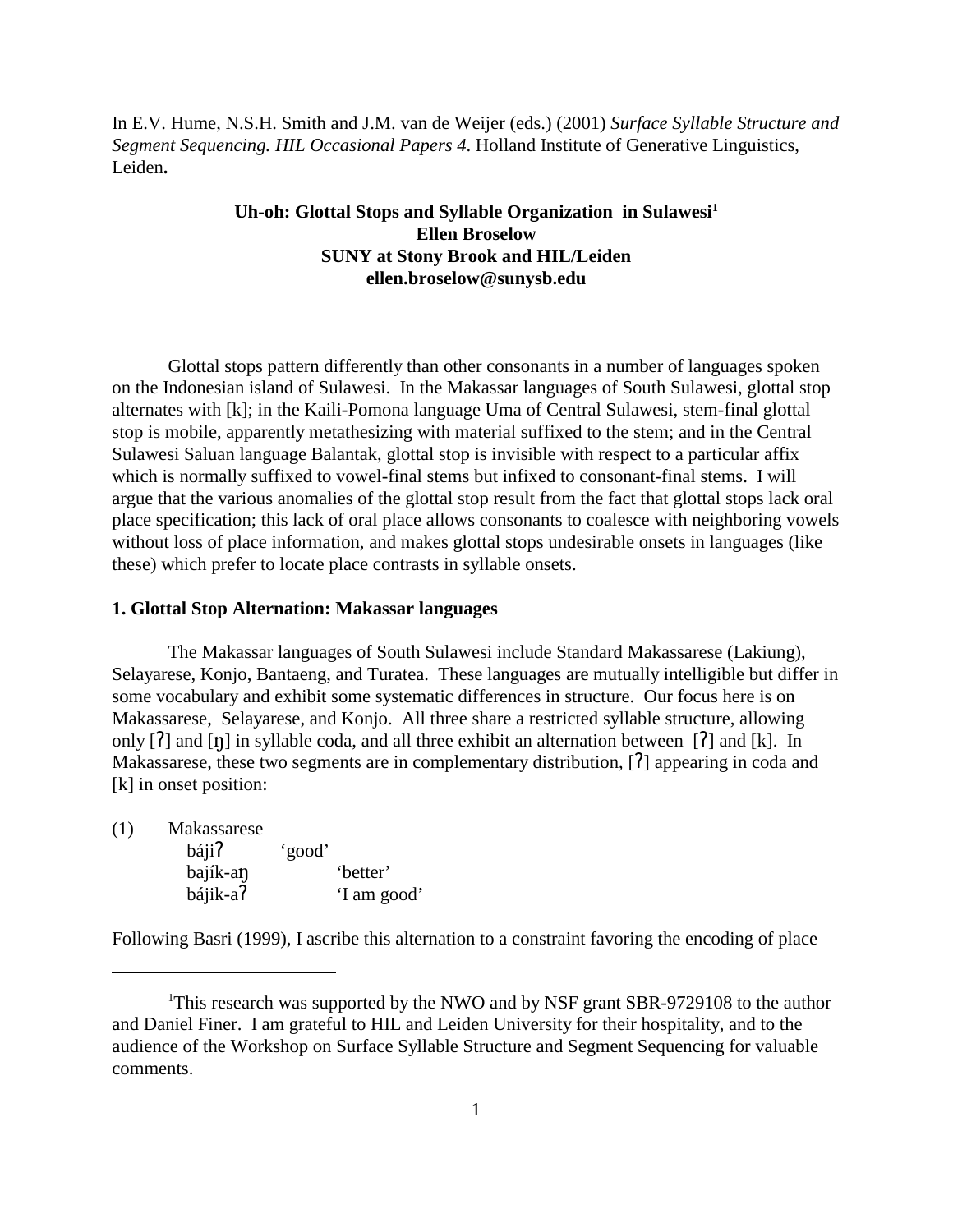contrasts in onsets (which has the effect of banning glottal stops from onset position):

(2) Constraints banning glottal onsets

ONSETPLACE: Onsets must have place >> IDENT(PLACE)

While this constraint is undominated in Makassarese, Selayarese and Konjo do permit [7] in onset position, though glottal onsets are restricted to a specific grammatical context. When a glottal-final stem takes a vowel-initial suffix, the stem-final glottal, now in onset position, is realized as [k], as in (3b, 4b). But stem-final glottal before a vowel-initial clitic is realized as a glottal stop, as in (3c, 4c).

| (3) Selayarese:<br>a.bákka?<br>b. bakkák-an<br>c. bákka?-a | 'big'<br>'bigger'<br>'I am big'   |
|------------------------------------------------------------|-----------------------------------|
| $(4)$ Konjo<br>a. háji?<br>b. hajík-a<br>c. háji?-a        | 'good'<br>'better'<br>'I am good' |

This effect correlates with other differences between true suffixes and clitics. Apparent in (3) and (4) is different behavior of these affixes with respect to stress. The normal position of stress in Makassar languages is penultimate (Aronoff et.al 1987, Mithun and Basri 1986). True suffixes form part of the domain for assignment of penultimate stress, while clitics fall outside the stress domain, giving rise to antepenultimate stress. Based on these and other facts, Basri et. al (1999, 2000) argue that that true suffixes (such as the comparative -an, -a) attach to the stem to form a single morphosyntactic word, while phrasal clitics (such as the absolutive  $-a$ ,  $-a$ ) are not part of the morphosyntactic word, but simply part of the phrase (and therefore outside the stress domain).

Thus, Standard Makassarese differs from Konjo and Selayarese in that the distribution of glottal stop in Makassarese is governed solely by phonetic context: glottal stop may never occur prevocalically. In Selayarese and Konjo, however, glottal stop may occur before a vowel, but only so long as glottal stop and the following vowel are not contained in the same prosodic word. The ability of grammatical factors to override the preference for onsets with oral place may be expressed either by output-output constraints enforcing identity of stems in base and derived forms (as argued in Selkirk 1999), or by constraints disfavoring syllabification across prosodic words. Under either approach, the Makassar languages share a dispreference for glottal onsets, allowing them, if at all, in a very restricted set of contexts. Below we will see that the placelessness of glottal stops is a factor in explaining their behavior in other Sulawesi languages as well.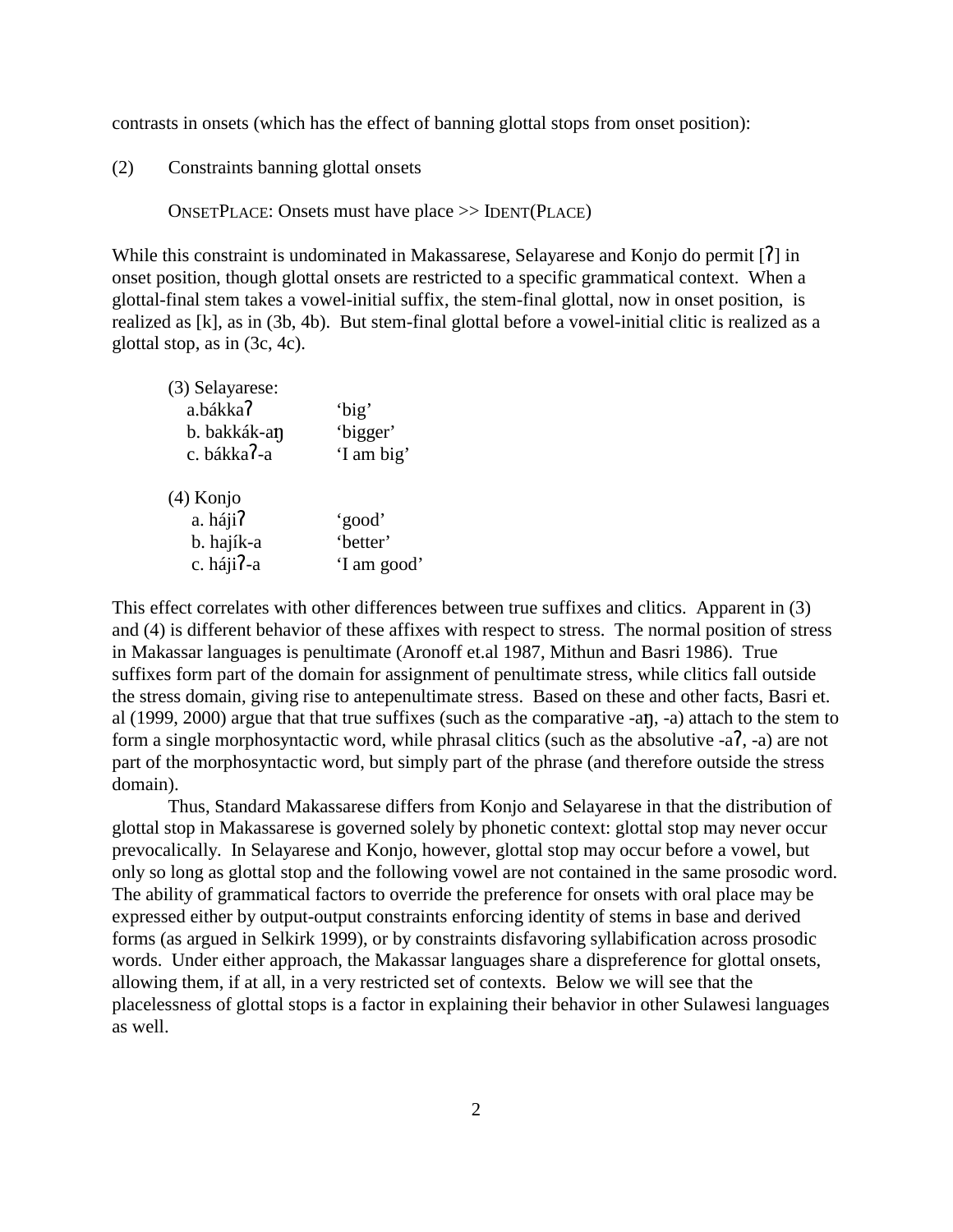### **2. Glottal Stop Mobility: Uma**

Uma, a member of the Pipikoro group of the Kaili-Pamona/Toraja languages of Central Sulawesi, shows what appears to be movement of glottal stop (data from Martens 1988 and Martens & Martens 1988):

| (5) | a. ána?<br>$b.$ mo- $7$ aná-i $7$<br>c. mo-7ána7-i              | ʻchild'<br>'to have children'<br>'she gave birth' |
|-----|-----------------------------------------------------------------|---------------------------------------------------|
| (6) | $a.$ mo-níu $\overline{a}$<br>$b.$ po-niú-a $7$<br>c. mo-níu?-a | 'to bathe'<br>'bathing place'<br>'I take a bath'  |

Uma, like the Makassar languages, has a contrast between true suffixes-- which appear inside the stress domain, giving rise to normal penultimate stress-- and clitics, which appear outside the stress domain. When a suffix is added to a stem ending in a glottal stop, as in (5b, 6b), the glottal stop appears seems to metathesize with the suffix, appearing after it.

Martens 1988 and Martens & Martens 1988 argue that the glottal stop should be analyzed not as a consonant at all, but rather as a word-level autosegment which is realized at the right edge of a prosodic word–which, as in Makassar languages, does not include clitics:

(7) Morphological Positioning of Glottal Stop

| mo- $\{2aná-i\}$ <sub>pwd</sub> $]_{PPh}$       | 'to have children' |
|-------------------------------------------------|--------------------|
| mo- $\{4na\}$ <sub>pwd</sub> -i] <sub>pph</sub> | 'she gave birth'   |

This analysis is, as they point out, consistent with the syllable structure of Uma, which allows no syllable codas whatsoever–with the sole exception of word-final glottal stop.

A possible scenario for the history of Uma syllable structure makes clear how glottal stops could have come to be the only word-final survivors, and to have eventually lost their status as independent consonants. Sneddon notes (Sneddon 1993) that a number of Sulawesi languages show a change from Proto-Austronesian syllable structure, with a fairly rich array of final consonants, to the current state of highly impoverished codas or no codas at all. Sneddon argues for a stage in Uma in which stops lost their place (that is, became glottal stops), while final sonorants deleted. This suggests a scenario that led to the maintenance of final glottal stops but loss of final sonorant consonants: children hearing only final glottal stops assumed that the language banned all syllable codas, and final glottal stops were reanalyzed as glottalization on a preceding vowel. The reanalysis of final glottal stop as non-codas was possible because, as Sumner (1999) argues, a glottal stop can merge with a neighboring vowel without violating constraints on place identity, since the segment resulting from merger will preserve the place features of both the vowel and (vacuously) the glottal stop. We can assume the following constraints to describe the grammar of a speaker at the stage at which all final consonants except glottal stop are lost: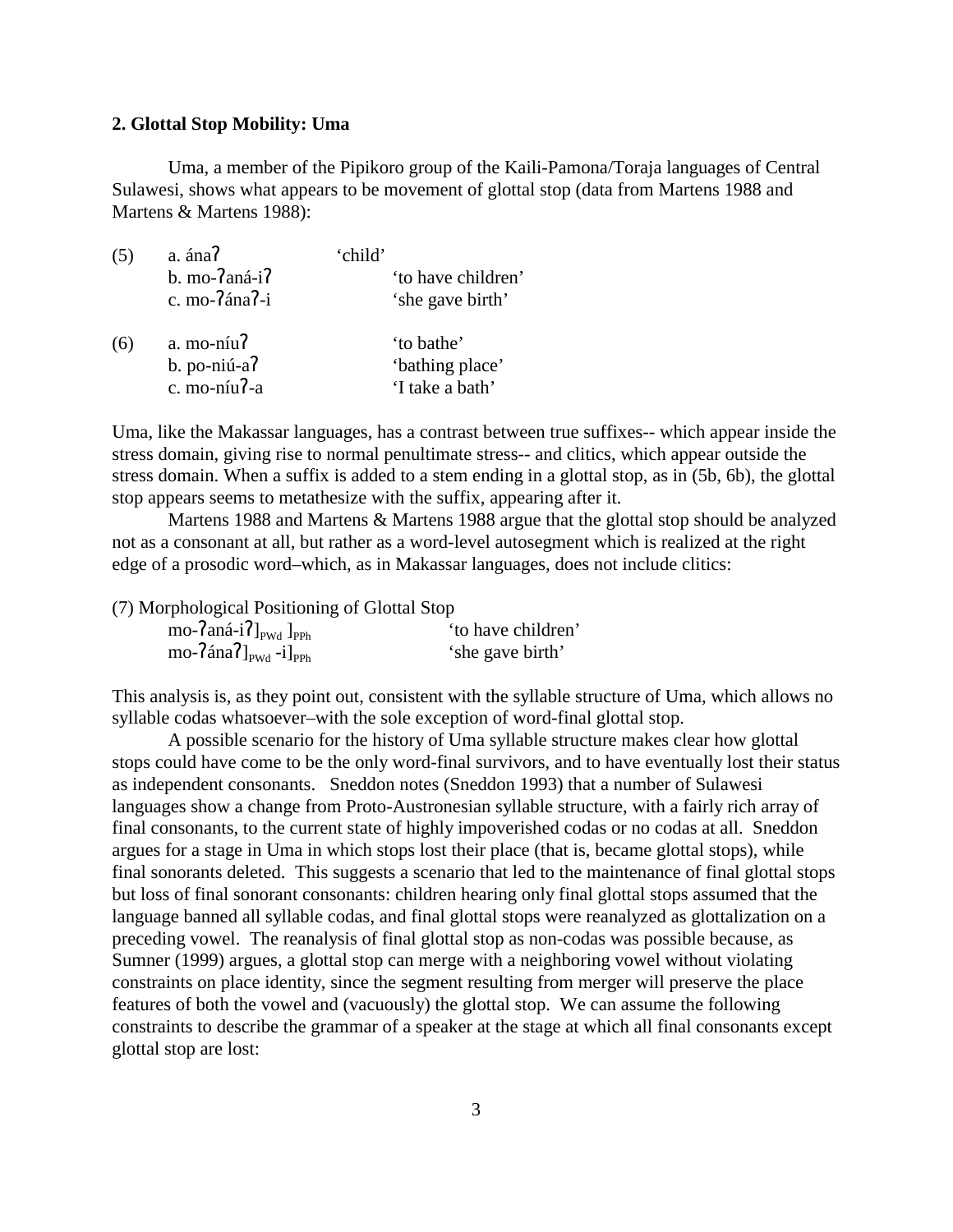(8) a. NoCoda: Syllables must not have codas.

 b. Ident(CPlace): input and output correspondents must have identical specifications for consonantal place. (Here I assume, following Clements and Hume (1995), that consonant place features are specified under a Cplace node, vocalic features under a Vplace node; secondary articulations on consonants consist of addition of a Vplace node to a consonant.)

c. Max(C): any consonant in the input must have a correspondent in the output.

 d. Linearity: output segments must retain the same precedence relations as their input correspondents.

The tableau below shows a ranking which would preserve final glottals but not other final consonants. Candidate (9a) preserves glottal stop as an independent consonant, violating highranking NoCoda, while (9b) deletes glottal stop, violating Max(C). But coalescence of the glottal stop with the preceding vowel in (9c) preserves the glottal articulation without violation of NoCoda, Ident(Place), or Max(C), since the glottalized vowel is the output correspondent of both the vowel and the glottal stop:

| $(9) / \text{ana}$ ?/<br>'child' | <b>NOCODA</b> | <b>IDENT(CPLACE)</b> | MAX(C) | L <sub>IN</sub> |
|----------------------------------|---------------|----------------------|--------|-----------------|
| a. a. na                         | $*1$          |                      |        |                 |
| b. a. na                         |               |                      | $*1$   |                 |
| $I\$ {F}c. a.na <sup>?</sup>     |               |                      |        | $*$             |

Final consonants specified for C place cannot, in contrast, be preserved via coalescence, since the consonant's place features would conflict with those of the vowel. Thus, the development of Proto-Austronesian \*katel > kata 'itch' can be envisioned as in  $(10)$ . Here merger of  $[1]$  with the preceding vowel is not an option, since it would create a segment (a lateral vowel) serving as output correspondent of both [e] and [l]. This merged segment would contain the consonantal place features of [l], violating Ident(Cplace). The remaining option in this case is deletion of the sonorant:

| $(10)$ /katel/<br>'itch' | <b>NOCODA</b> | <b>IDENT(CPLACE)</b> | MAX(C) | LIN |
|--------------------------|---------------|----------------------|--------|-----|
| a. ka.tel                | $*1$          |                      |        |     |
| <sup>■</sup> b. ka.te    |               |                      | $*$    |     |
| c. ka.te $(e=e, l)$      |               | *1                   |        | $*$ |

The reanalysis of final glottal stops as part of the preceding vowel, rather than as independent codas, leads naturally to the analysis suggested by Martens in which these are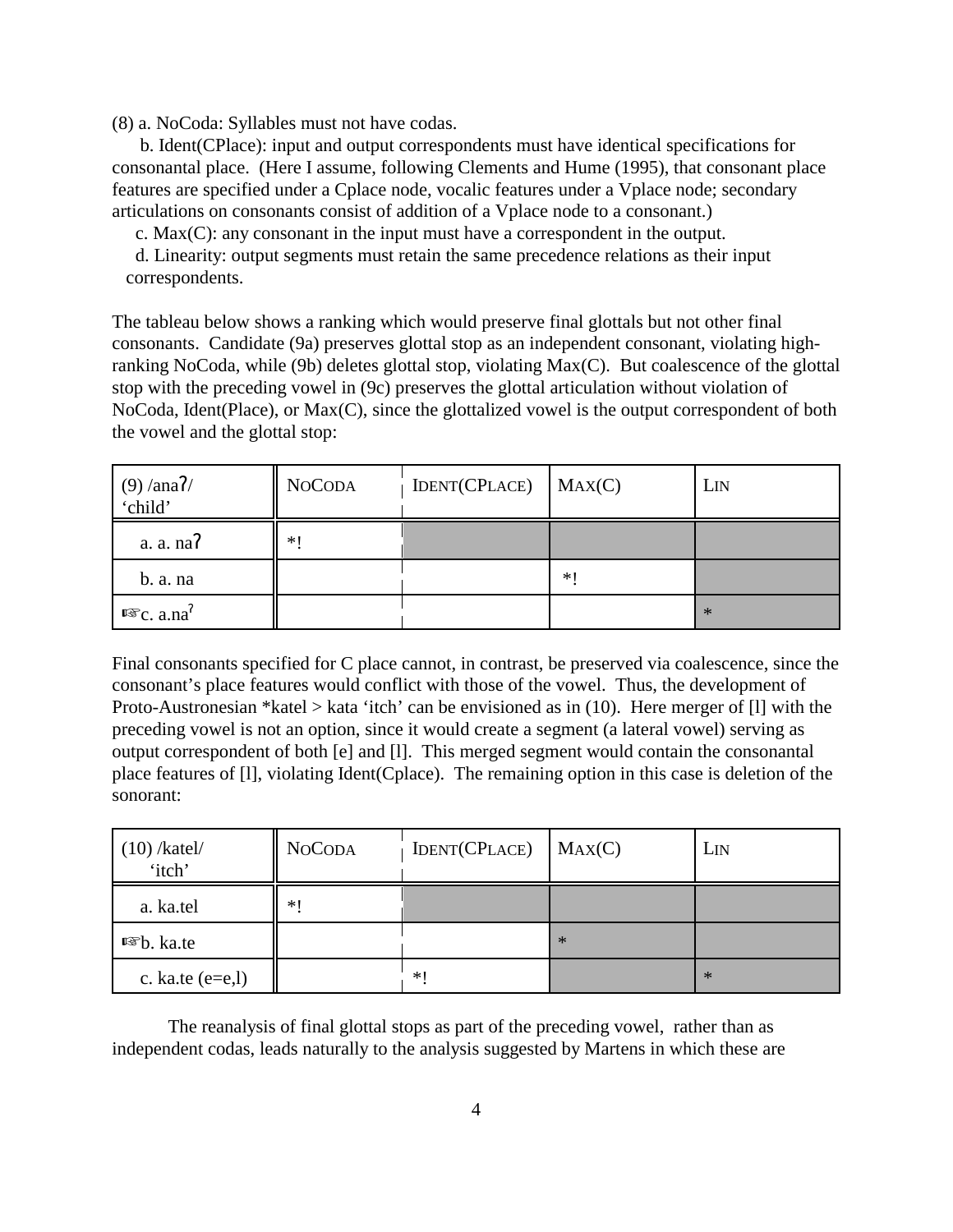floating features. In fact, as Martens points out, final glottals are continuing to undergo even more drastic reanalysis: "in the speech of some Umas, especially young children, words with final glottals also have medial glottals before stops...The entire word seems 'tense' to them..." (Martens and Martens 1988, 280.):

| (11) a. Normal Pronunciation |          | b. Children's Pronunciation |
|------------------------------|----------|-----------------------------|
| ládi?'knife'                 | 147di    | 'knife'                     |
| karábi <sup>7</sup> 'comb'   | kará?bi? | comb'                       |

Therefore, as in Makassar languages, the placelessness of glottal stops leads them to pattern differently from other consonants. In the Makassar languages, where place contrasts are limited to onset position, glottal stops occur only in codas. In Uma, glottal stops are the only final consonants to survive, because they are placeless, and can therefore be reanalyzed as elements of the preceding vowel. This reanalysis, however, leads to further reconception of glottal stops not as independent segments but as a feature of glottalization. We now turn to a third language, Balantak, in which glottal stop fails to pattern with other consonants.

### **3. Glottal Stop Invisibility: Balantak**

Balantak, a Saluan language of Central Sulawesi, has an interesting allomorphy which casts light on the nature of glottal stop in this language. The second person singular possessive (2PS) has four forms. With stems ending in a single vowel, or two non-identical vowels, the 2PS appears as a suffix consisting of a copy of the preceding stem vowel followed by [m]:

(12) Suffix *Vm*

| a. tama   | tama- <i>am</i>    | 'your father'      |
|-----------|--------------------|--------------------|
| b. tambue | tambue- <i>em</i>  | 'your green beans' |
| c. kopi   | $k$ opi- <i>im</i> | 'your coffee'      |
| d. tigo   | tigo- <i>om</i>    | 'your tobacco'     |
| e. apu    | $apu$ - <i>um</i>  | 'your fire'        |

Following stems ending in  $V_xV_x$ , a [w] precedes the copy vowel:

|  | $(13)$ Suffix wVm |  |
|--|-------------------|--|
|--|-------------------|--|

| a. palaa   | palaa-wam   | 'your palm'    |
|------------|-------------|----------------|
| b. see     | see-wem     | 'your odor'    |
| c. kasabii | kasabii-wim | 'your cassava' |
| d. opuu    | opuu-wum    | 'your egg'     |
| e. suloo   | suloo-wom   | 'your heart'   |

With stems ending in VC, 2PS appears between the final VC, and is simply a copy of the adjacent stem vowel (I assume that the suffix on in (14b) is attached inside the stem):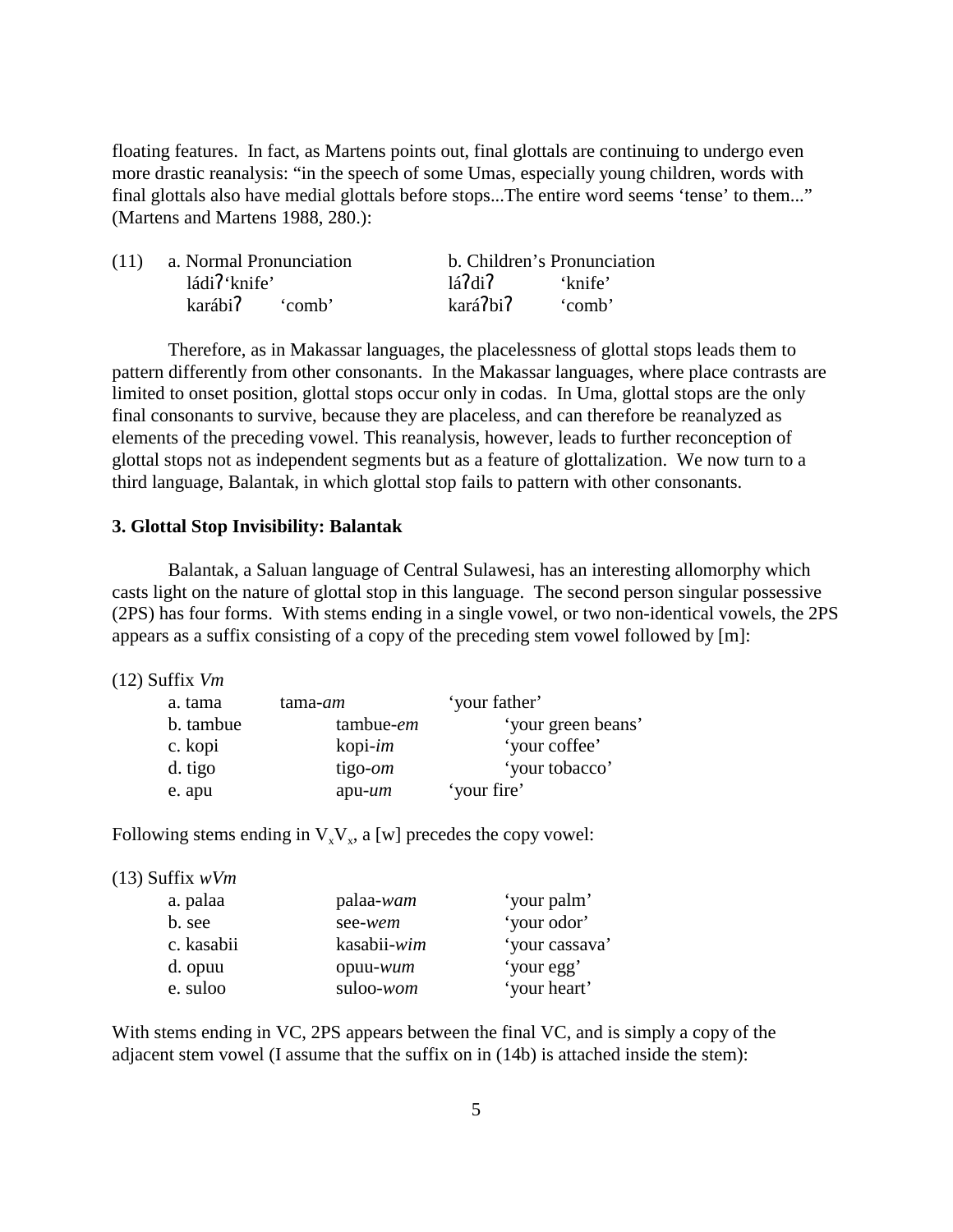(14) Infix *V*

| a. sarat   | sara- <i>a</i> -t |                   | 'your foot'          |
|------------|-------------------|-------------------|----------------------|
| b. wewer   |                   | $wewe-e-r$        | 'your water'         |
| c. witis   | witi- $i$ -s      |                   | 'your calf (of leg)' |
| d. popurun |                   | $p$ opuru- $u$ -n | 'your sago'          |
| e. suap+on |                   | suapo- $o$ -n     | 'burned by you'      |

And with stems ending in  $V_xV_xC$ , 2PS is again infixed before the final stem consonant and again takes the shape of a copy of the final stem vowel, in this case preceded by [w]:

(15) Infix *wV*

| a. balaan    | balaa-wa- $\eta$   | 'your palm stem'   |
|--------------|--------------------|--------------------|
| b. roon      | roo- $wo$ -n       | 'your banana leaf' |
| c. tuur      | $t$ uu- $w$ $u$ -r | 'your knee'        |
| $d.$ bako+on | $bakoo-wo-n$       | 'cut by you'       |

Alternations such as the one above, in which an affix is realized either in peripheral or internal to a constituent, are not uncommon, and one very interesting result of Optimality Theory has been to analyze such phenomena as a result of the interaction of morphological and phonological constraints (see for example McCarthy and Prince 1993a). What is particularly interesting about Balantak is the position of 2PS with stems ending in glottal stop. While other consonant-final stems take the infixed version of 2PS, with glottal-final stems this morpheme is realized as a suffix:

(16) Suffix Vm: with stems ending in  $[7]$ 

| a. ale?    | ale $\lambda$ -em | 'your garden'        |
|------------|-------------------|----------------------|
| b. waa?    | waa?- $am$        | 'your ear infection' |
| c. orii?   | $orii7-im$        | 'your poles'         |
| d. bakoko? | bakoko?-om        | 'your knife'         |
| e. bau?    | $bau7-um$         | 'your pig'           |

Thus, glottal-final stems pattern with vowel-final stems in contrast to stems ending in other consonants. In the following sections I will provide an account of the suffix-infix alternation; the asymmetry of stems ending in oral consonants and stems ending in glottal stops; the appearance of [m] in suffixes, and the appearance of [w] following two identical vowels.

### **3.1. Suffix/Infix Alternation and Glottal-Oral Consonant Asymmetry**

We can make sense of these facts as follows. First, I assume, following Busenitz & Busenitz (1991), that vowel sequences in Balantak, as in other Sulawesi languages, are heterosyllabic. Busenitz and Busenitz point out that the minimal word is disyllabic (again, a common feature across Sulawesi, resulting from the requirement that a bisyllabic trochaic foot be aligned with the right edge of each prosodic word; see Alderete 1999, Broselow to appear). The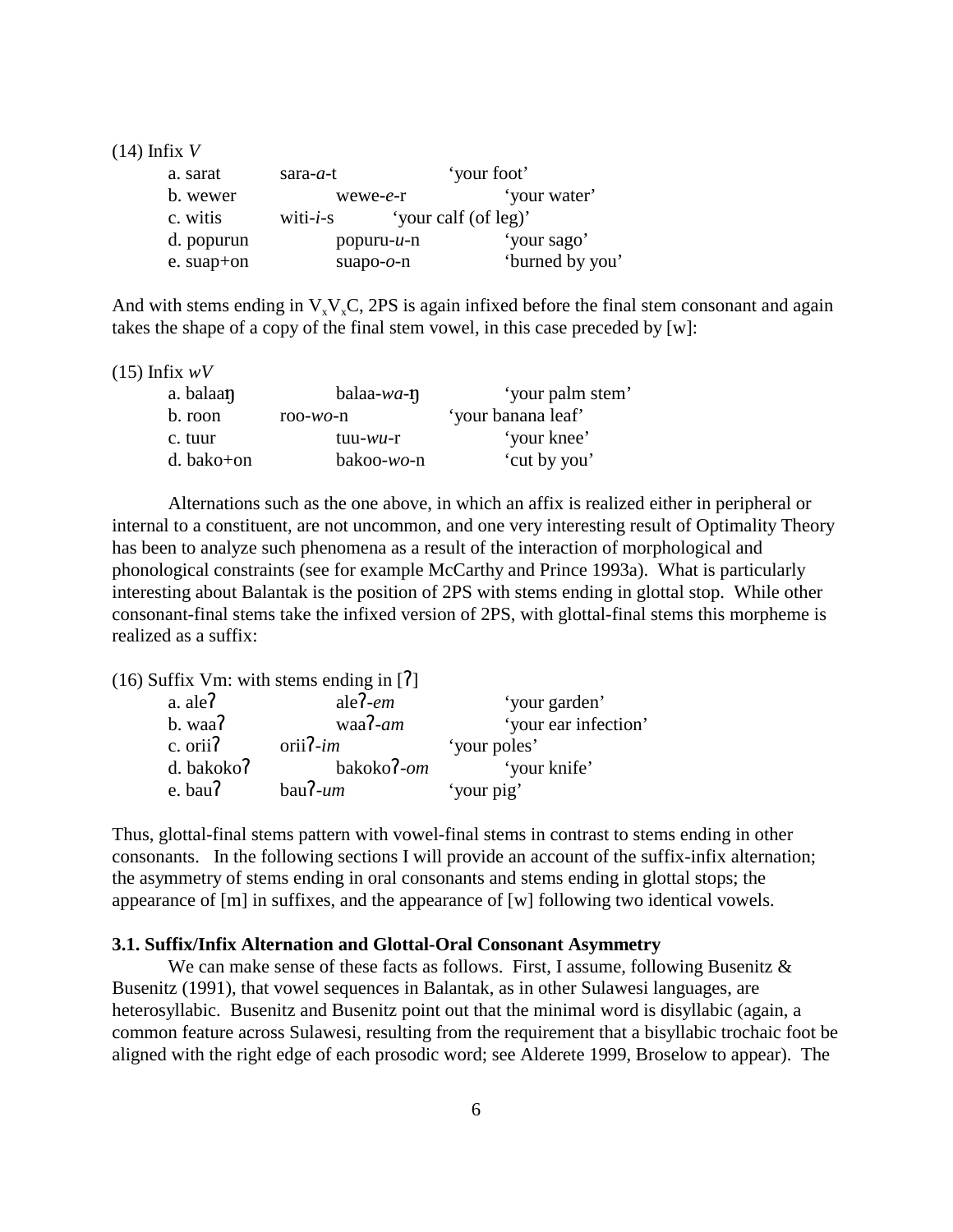existence of words whose only two vowels are adjacent argues for the heterosyllabic status of vowel sequences:

 $(17)$  a. óe 'rattan' b. káan 'to eat'

The analysis of all vowel sequences as heterosyllabic is also consistent with the fact that there seem to be no restrictions on two-vowel sequences–any two vowels may be adjacent. They point out that VV sequences pattern as two vowels with respect to stress, which falls on the penultimate vowel, even when this is the second of a sequence of adjacent identical vowels (though they note that they do not hear a phonetic distinction between stress on the first vs. the second of two identical vowels):

(18) a. kaánon 'eaten'

b. kaanónku 'eaten by me':

We therefore accept the argument that all vowel sequences are heterosyllabic, a situation enforced by ranking the constraints MAX(C) and DEP(V), which respectively forbid insertion of a consonant and deletion of a vowel, above ONSET, which requires syllables to have onsets. This ranking makes *V.V* rather than  $*V.CV$  or  $*V\varnothing$  the optimal realization of input /VV/.

We next assume that 2PS is basically a suffix, its preferred position specified by the following constraint:

(19) RIGHTMOST: 2PS should occur at the right edge of the prosodic word

The preferred placement of 2PS can be overridden by higher-ranking constraint:

(20) ALIGN: The right edge of the stem must be aligned with the right edge of a syllable.

Only when suffixation would force misalignment does 2PS appear as an infix, as we see impressionistically below:

(21) Suffix vs. Infix

| a. vowel-final stem: ta.ma. Jam.      | 'your father'                                         | $(tama+2PS)$  |
|---------------------------------------|-------------------------------------------------------|---------------|
| b. oral C-final stem: $sa, ra, at.$ ] | 'your foot'                                           | $(sarat+2PS)$ |
|                                       | *sa.ra.t] <i>am</i> , which fails Align               |               |
|                                       | *sa.rat.] <i>am</i> , which is syllabically illformed |               |

 (See Broselow 2000 for discussion of the role of this constraint in preserving illegal stem-edge codas in Balantak, as well as comparison of infixation compelled by alignment and by syllable structure constraints.)

The assumption that alignment compels infixation allows us now to account for the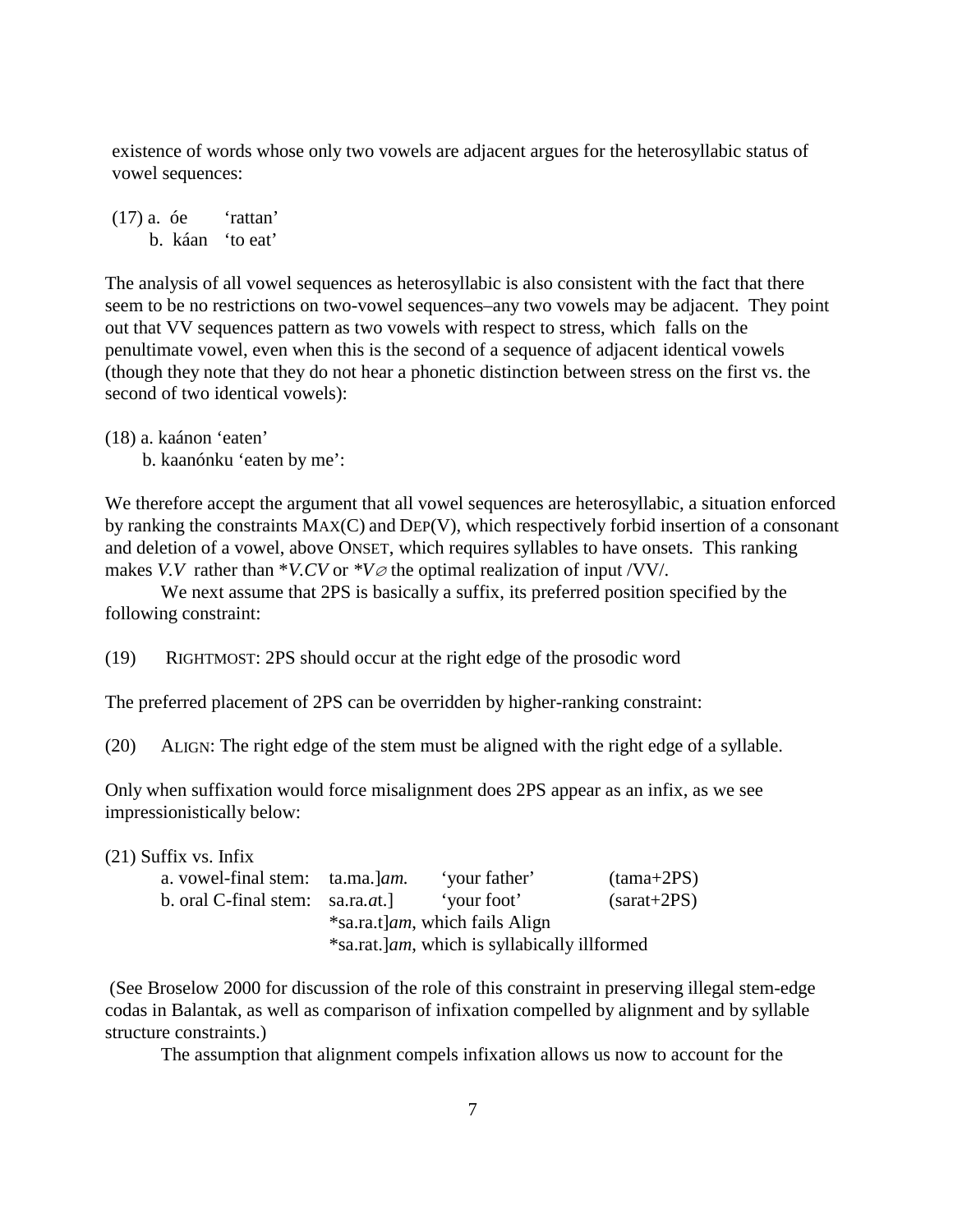asymmetry between oral consonants and glottal stop, with one additional assumption–namely, that in Balantak, as in Makassarese, the constraint against glottal stop onsets is highly ranked; as in Uma, glottal stop is syllabified with the preceding vowel. This is the position explicitly argued for by Busenitz and Busenitz (1991), who point out that  $[7]$  is the only consonant that never occurs initially. Furthermore, "When a single consonant occurs intervocalically, native speaker intuition views this consonant as an onset for the following vowel...The only exception is the glottal consonant. It alone seems to function as closure for the preceding vowel" (Busenitz  $\&$ Busenitz 1991, 31).

I assume that the correct interpretation of Busenitz & Busenitz's description of intervocalic glottal stop as closure on preceding vowel is, as in Uma, the coalescence of vowel+glottal stop. (Quick (2000) makes similar arguments for nearby Pendau.) Such coalescence is possible because it does not violate Ident[Place], since glottal stop has no oral place.

The assumption that stem-final glottal stops are realized through coalescence with a preceding vowel means that glottal-final stems should pattern with vowel-final rather than consonant-final stems. We can now compare the three stem types. I assume, in addition to the constraints OnsetPlace, Align, and Rightmost, one additional constraint:

(22) SyllableContact: in a sequence X.Y, X should be of higher sonority than Y

| $(23)$ /sarat+2PS/<br>'your foot' | <b>ONSETPLACE</b> | <b>SYLLCONTACT</b> | <b>ALIGN</b> | <b>RIGHTMOST</b> |
|-----------------------------------|-------------------|--------------------|--------------|------------------|
| a. sarat.] $am$                   |                   | * !                |              |                  |
| b. sara. $t$ ] <i>am</i>          |                   |                    | *∣           |                  |
| $R\$ c. sara. <i>at</i> ]         |                   |                    |              | ∗                |

These constraints compel infixation in consonant-final stems, as shown in (23):

Both (23a) and (23b) maintain the preferred suffixal position of 2PS, but both with a cost. (23a) satisfies Align, but creates the structure VC.V, which violates not only Onset (which is fairly low ranked in Balantak) but also SyllableContact. This leaves the properly aligned infixing form as the optimal output. In contrast, because vowel sequences are heterosyllabic, a vowel-final stem can satisfy both Align and Rightmost:

| $(24)$ /tama+2PS/<br>'your father' | <b>ONSETPLACE</b> | <b>SYLLCONTACT</b> | ALIGN | RIGHTMOST |
|------------------------------------|-------------------|--------------------|-------|-----------|
| $\mathbb{R}$ a. tama.] <i>am</i>   |                   |                    |       |           |
| b. tama-a                          |                   |                    |       | ∗         |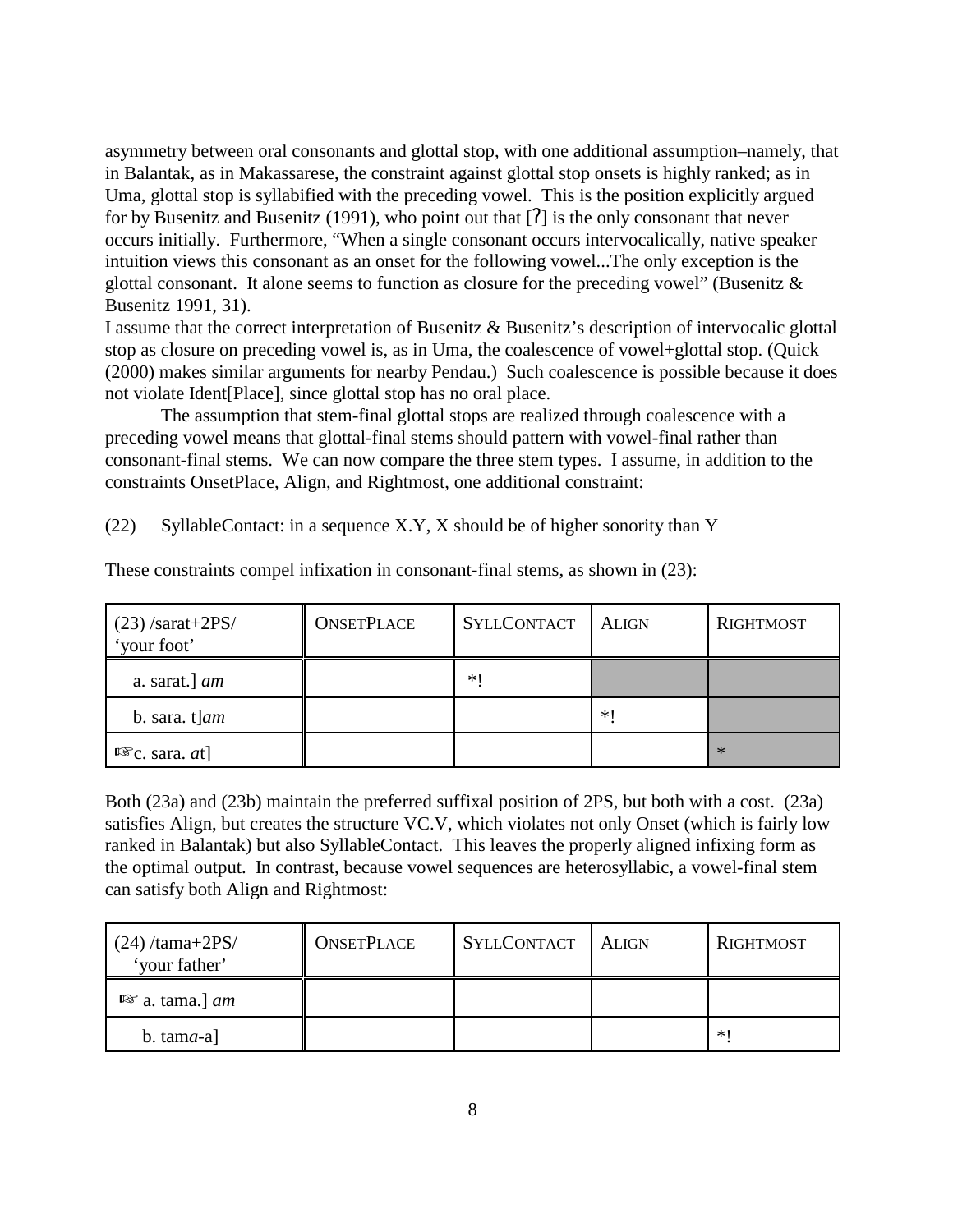Glottal-final stems contrast with stems ending in oral consonants because, as in Uma, coalescence of vowel and glottal stop is possible, making available an option that satisfies both Align and Rightmost:

| $(25)$ /ale $7 + 2PS$ /<br>'your garden' | <b>ONSETPLACE</b> | <b>SYLLCONTACT</b> | <b>ALIGN</b> | <b>RIGHTMOST</b> |
|------------------------------------------|-------------------|--------------------|--------------|------------------|
| a. ale] $\mathcal{R}$ . em               |                   | *1                 |              |                  |
| b. ale. $7$ ] <i>em</i>                  | $*1$              |                    | $*$          |                  |
| c. ale. $e7$ ]                           |                   |                    |              | $\ast$           |
| $I\$ {F}d. ale <sup>?</sup> ]. <i>em</i> |                   |                    |              |                  |

# **3.2. Appearance of [m]**

Next to account for is the appearance of [m] in the suffixed but not the infixed form of the 2PS. I assume, again following Busenitz and Busenitz (1991), that [m] is part of the input, but that constraints against complex codas prevent its realization when the affix precedes a consonant. The constraint requiring that an affixal consonant be realized must rank below the constraint forbidding complex codas:

| $(26)$ /tama+2PS/<br>'your father' | <b>ALIGN</b> | DEF(C) | *COMPLEX<br><b>CODA</b> | RIGHT<br><b>MOST</b> | PARSE<br>AFFIX-C |
|------------------------------------|--------------|--------|-------------------------|----------------------|------------------|
| $■$ a. ta.ma.]am                   |              |        |                         |                      |                  |
| b. ta.ma.] $a$                     |              |        |                         |                      | ∗∣               |
| c. ta.ma. $ma$ .]                  |              |        |                         | $*1$                 |                  |

| $(27)$ /sarat+2PS/<br>'your foot'   | <b>ALIGN</b> | DEF(C) | *COMPLEX<br><b>CODA</b> | <b>RIGHT</b><br><b>MOST</b> | PARSE<br>AFFIX-C |
|-------------------------------------|--------------|--------|-------------------------|-----------------------------|------------------|
| $\mathbb{F}a$ . sa.ra. <i>at</i> .] |              |        |                         | $\ast$                      | $\ast$           |
| b. sa.ra. $amt.$ ]                  |              |        | $*1$                    | $*$                         |                  |
| c. sa.ra. $m$ at.]                  |              |        |                         | **!                         |                  |
| d. sa.ra.t $\vert$ <i>am</i> .      | ∗∣           |        |                         |                             |                  |
| e. sa.rat.]wam                      |              | *1     |                         |                             |                  |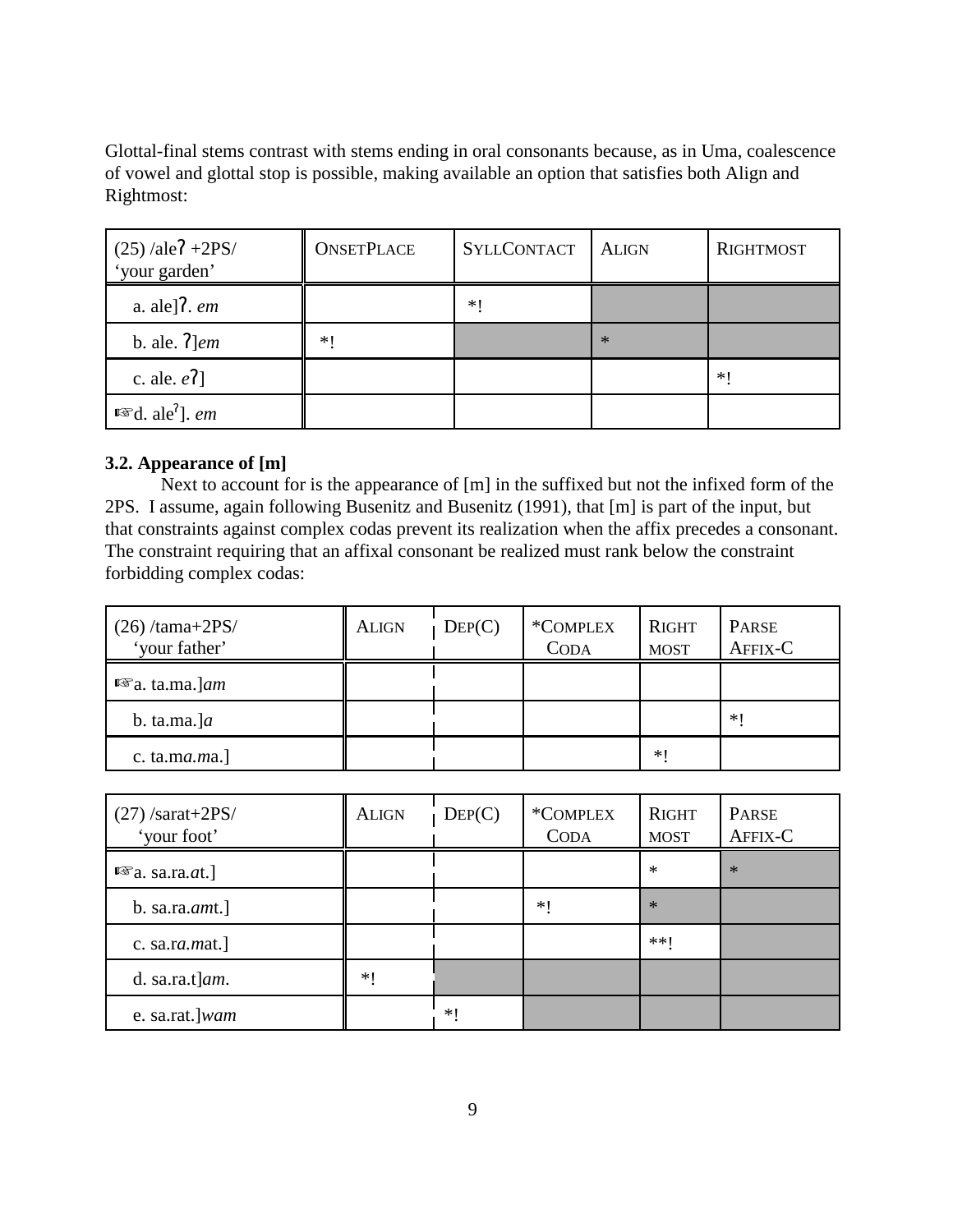## **3.3. Appearance of [w]**

Still remaining to be accounted for is the appearance of [w] separating the copy vowel from two identical vowels. This motivates the following constraint:

 $(28) *V_vV_v$  V<sub>x</sub>: No sequences of three identical vowels.

Sequences of three identical vowels never occur in Balantak, presumably because of the perceptual difficulty of distinguishing a sequence of two vs. three identical vowels.

| $(29)$ /tama+2PS/ 'your father'     | ∗ | DEF(C) | ONSET |
|-------------------------------------|---|--------|-------|
| $\mathbb{F}_a$ . ta.ma. J <i>am</i> |   |        | ∗     |
| b. ta.ma.] <i>wam</i>               |   | *∣     |       |

| $(30)$ /palaa+2PS/ 'your palm'   | *    | $\text{Dep}(C)$ | Onset |
|----------------------------------|------|-----------------|-------|
| a. $pa.l.a.l$                    | $*1$ |                 | $**$  |
| <b>■ b.</b> pa.la.a.] <i>wam</i> |      | ∗               | ∗     |

## **3.4. Alternative Accounts**

At this point it is necessary to consider a possible alternative account of the glottal/oral asymmetry. Gafos & Lombardi (1999) have argued for a hierarchy of consonant transparency- that is, consonants vary in the degree to which it is possible to copy across them, with glottal stop the most transparent to copying. We could use this factor to account for the glottal/oral asymmetry: in *ale-em*: copying across the glottal stop is not problematic, but \**sarat-am* is ungrammatical because copying across consonant with oral place is prohibited. One potential problem with this account is that Balantak does freely permit copying across oral consonants in other contexts, namely, in prefixes with unspecified vowels:

(1) Non-transparency of oral consonants

| mambalo? | 'to throw'          | /mV $\eta$ +balo?/        |
|----------|---------------------|---------------------------|
| mongora? | 'to make noise'     | $/mV\eta + g\sigma a^2$ / |
| puntunu  | 'burn (imperative)' | /p $V\eta$ +tunu/         |
| ninkira? | 'liked'             | $/nV\eta+ kira$ ?/        |

Judicious constraint ranking might provide a solution to this problem, but even so, such an account would miss the connection between the perception that glottal stop serves as closure to the preceding vowel and the asymmetry between oral-final and glottal-final stems with respect to compelling infixation.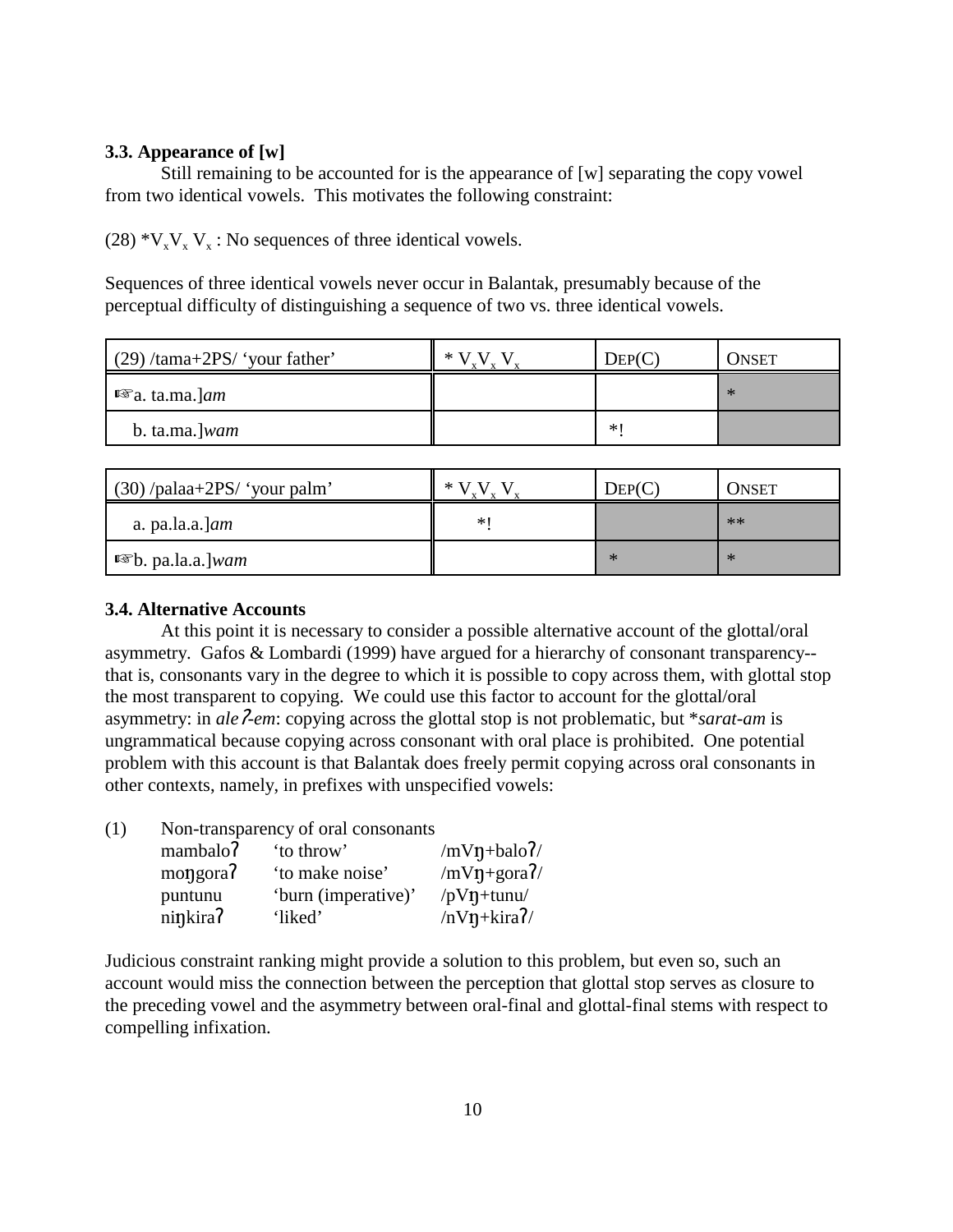### **4. Summary**

We have seen three case studies of glottal stop in Sulawesi. The Makassar languages ban glottal onsets, requiring onsets to have place. Uma bans all codas, preserving final glottal stops through coalescence with a preceding vowel. Balantak, like the Makassar languages, bans glottal onsets, and like Uma, it preserves intervocalic glottal stops through coalescence with a preceding vowel.

#### **References**

- Alderete, John (1999) Faithfulness to prosodic heads, in Ben Hermans and Marc van Oostendorp (eds.), *The Derivational Residue in Phonology*. Amsterdam: John Benjamins.
- Aronoff, Mark, Azhar Arsyad, Hasan Basri, and Ellen Broselow (1987) Tier configuration in Makassarese reduplication. *CLS 23, Part Two*, 1-15.
- Basri, Hasan (1998) Field Notes: Buginese, Konjo, Makassarese.
- Basri, Hasan (1999) *Phonological and Syntactic Reflections of the Morphological Structure of Selayarese*. Unpublished doctoral dissertation, State University of New York at Stony Brook.
- Basri, Hasan, Ellen Broselow, and Daniel Finer (2000) Clitics and crisp edges in Makassarese. *AFLA VI: Proceedings of the Sixth Austronesian Formal Linguistics Association*, edited by C. Kitto and C. Smallwood, University of Toronto (Paper presented at AFLA IV).
- Benua, Laura (1995) Identity effects in morphological truncation. *UMOP* 18, 77-136.
- Blust, Robert (1990) Patterns of sound change in the Austronesian languages. In P. Baldi, ed., *Linguistic Change and Reconstruction Methodology*, 231-270. Berlin: Mouton de Gruyter.
- Broselow, Ellen (2000) Markedness and alignment. Paper presented at the Eighth Annual Manchester Phonology Meeting, Manchester.
- Broselow, Ellen (to appear) Stress, epenthesis, and segment transformation in Selayarese loans. *Proceedings of the 25th Annual Conference of the Berkeley Linguisitics Society*, UC Berkeley.
- Broselow, Ellen, Hasan Basri, Daniel Finer, and Elisabeth Selkirk (2000) Phonology-syntax interactions in the Makassar languages. Paper presented at AFLA VII, Amsterdam.
- Busenitz, Robert L. (1994) Marking Focus in Balantak. In R. van den Berg, ed., Studies in Sulawesi Linguistics, Part III, 1-15. NUSA: Linguistic Studies of Indonesian and Other Languages in Indonesia 36.
- Busenitz, Robert L. and Marilyn J. Busenitz (1991) Balantak phonology and morphophonemics. In J.J. Sneddon, ed., *Studies in Sulawesi Linguistics, Part II*, 29-47. NUSA: Linguistic Studies of Indonesian and Other Languages in Indonesia 33.
- Friberg, Barbara (1996) Konjo's peripatetic person markers. In Hein Steinhauer, ed., *Papers in Austronesian Linguisics No. 3.* Pacific Linguistics Series A-84, pp. 137-171. (see also 6ICAL, Honolulu, 1991).
- Friberg, Barbara (1988) Ergativity, focus and verb morphology in several South Sulawesi languages. Presented at 5ICAL.